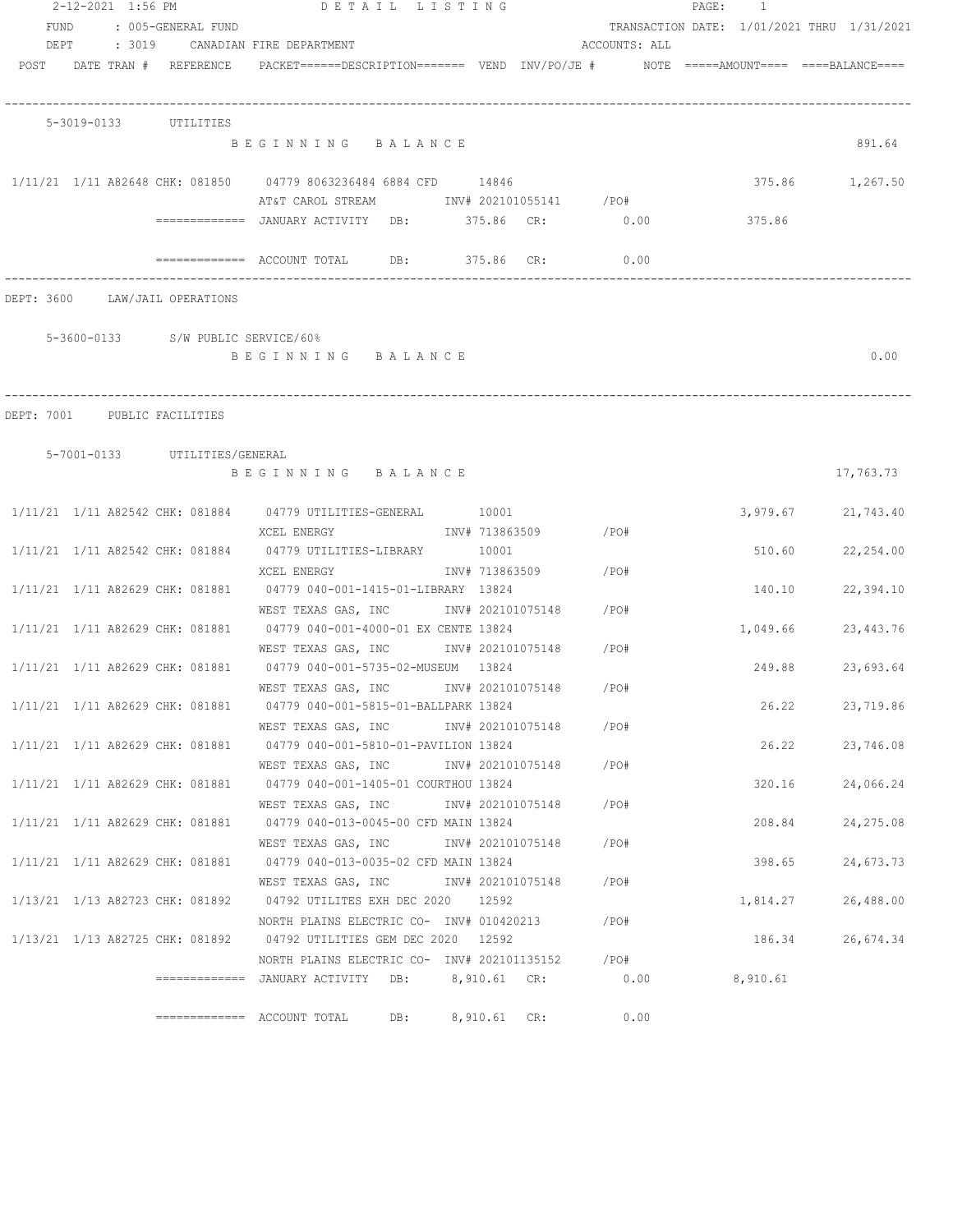| 2-12-2021 1:56 PM |                               |  |                             | DETAIL LISTING                                                                             |            |                               | PAGE: | 2      |                                            |
|-------------------|-------------------------------|--|-----------------------------|--------------------------------------------------------------------------------------------|------------|-------------------------------|-------|--------|--------------------------------------------|
|                   | FUND                          |  | : 005-GENERAL FUND          |                                                                                            |            |                               |       |        | TRANSACTION DATE: 1/01/2021 THRU 1/31/2021 |
|                   |                               |  | DEPT : 7016 CEMETERY        |                                                                                            |            | ACCOUNTS: ALL                 |       |        |                                            |
|                   |                               |  | POST DATE TRAN # REFERENCE  | PACKET======DESCRIPTION======= VEND INV/PO/JE #    NOTE =====AMOUNT==== ====BALANCE====    |            |                               |       |        |                                            |
|                   |                               |  | 5-7016-0133 UTILITIES       |                                                                                            |            |                               |       |        |                                            |
|                   |                               |  |                             | BEGINNING BALANCE                                                                          |            |                               |       |        | 0.00                                       |
|                   | *-*-*-*-*-*-*-*-*-*-*-*-*-*-  |  |                             | 000 ERRORS IN THIS REPORT! *-*-*-*-*-*-*-*-*-*-*-*-*-*-                                    |            |                               |       |        |                                            |
|                   |                               |  |                             | ** REPORT TOTALS ** --- DEBITS --- -- CREDITS ---                                          |            |                               |       |        |                                            |
|                   |                               |  |                             | BEGINNING BALANCES:                                                                        | 18,655.37  |                               | 0.00  |        |                                            |
|                   |                               |  |                             | REPORTED ACTIVITY:                                                                         | 9,286.47   | 0.00                          |       |        |                                            |
|                   |                               |  |                             | ENDING BALANCES:                                                                           | 27,941.84  | 0.00                          |       |        |                                            |
|                   |                               |  |                             | TOTAL FUND ENDING BALANCE:                                                                 | 27,941.84  |                               |       |        |                                            |
|                   | FUND: 010-AIRPORT             |  |                             |                                                                                            |            |                               |       |        |                                            |
|                   | DEPT: 7010 AIRPORT            |  |                             |                                                                                            |            |                               |       |        |                                            |
|                   |                               |  | 5-7010-0133 UTILITIES       |                                                                                            |            |                               |       |        |                                            |
|                   |                               |  |                             | BEGINNING BALANCE                                                                          |            |                               |       |        | 1,717.39                                   |
|                   |                               |  |                             | 1/13/21 1/13 A82734 CHK: 001771 04795 UTILITIES AIRPORT DEC 20 12592                       |            |                               |       | 691.67 | 2,409.06                                   |
|                   |                               |  |                             | NORTH PLAINS ELECTRIC CO- INV# 202101135155 / PO#                                          |            |                               |       |        |                                            |
|                   |                               |  |                             | =============   JANUARY  ACTIVITY     DB:              691.67    CR:                  0.00 |            |                               |       | 691.67 |                                            |
|                   |                               |  |                             | ============= ACCOUNT TOTAL DB: 691.67 CR:                                                 |            | 0.00                          |       |        |                                            |
|                   | *-*-*-*-*-*-*-*-*-*-*-*-*-*-  |  |                             | 000 ERRORS IN THIS REPORT!                                                                 |            | *-*-*-*-*-*-*-*-*-*-*-*-*-*-* |       |        |                                            |
|                   |                               |  |                             | ** REPORT TOTALS ** --- DEBITS ---                                                         |            | --- CREDITS ---               |       |        |                                            |
|                   |                               |  |                             | BEGINNING BALANCES:                                                                        | 1,717.39   | 0.00                          |       |        |                                            |
|                   |                               |  |                             | REPORTED ACTIVITY:                                                                         | 691.67     | 0.00                          |       |        |                                            |
|                   |                               |  |                             | ENDING BALANCES:                                                                           | 2,409.06   |                               | 0.00  |        |                                            |
|                   |                               |  |                             | TOTAL FUND ENDING BALANCE:                                                                 | 2,409.06   |                               |       |        |                                            |
|                   | FUND: 011-ROAD & BRIDGE PCT 1 |  |                             |                                                                                            |            |                               |       |        |                                            |
|                   | DEPT: 4011 ROAD & BRIDGE 1    |  |                             |                                                                                            |            |                               |       |        |                                            |
|                   |                               |  | 5-4011-0133 UTILITIES/PCT 1 |                                                                                            |            |                               |       |        |                                            |
|                   |                               |  |                             | BEGINNING BALANCE                                                                          |            |                               |       |        | 524.14                                     |
|                   |                               |  |                             | 1/11/21 1/11 A82629 CHK: 081881 04779 040-001-3995-01-PCT 1 BA 13824                       |            |                               |       |        | 204.23 728.37                              |
|                   |                               |  |                             | WEST TEXAS GAS, INC       INV# 202101075148     /PO#                                       |            |                               |       |        |                                            |
|                   |                               |  |                             | 1/13/21 1/13 A82721 CHK: 081892 04792 UTITLITES PCT 1 12592                                |            |                               |       | 156.64 | 885.01                                     |
|                   |                               |  |                             | NORTH PLAINS ELECTRIC CO- INV# 01042021 / PO#                                              |            |                               |       |        |                                            |
|                   |                               |  |                             | ============   JANUARY  ACTIVITY     DB:              360.87    CR:                  0.00  |            |                               |       | 360.87 |                                            |
|                   |                               |  |                             | DB:                                                                                        | 360.87 CR: | 0.00                          |       |        |                                            |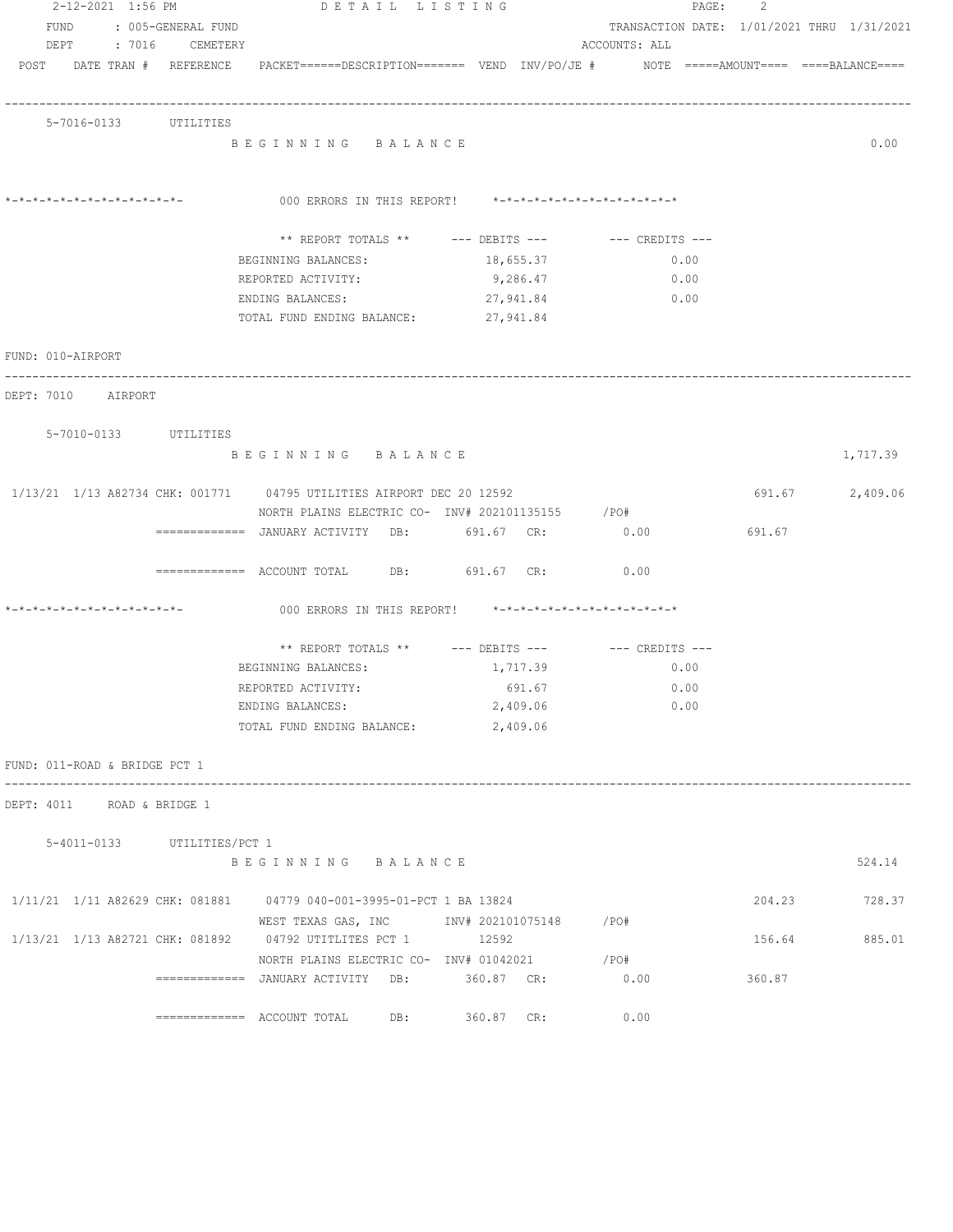| 2-12-2021 1:56 PM              | DETAIL LISTING                                                                                                  |        | PAGE: 3       |          |                                            |
|--------------------------------|-----------------------------------------------------------------------------------------------------------------|--------|---------------|----------|--------------------------------------------|
| FUND : 011-ROAD & BRIDGE PCT 1 |                                                                                                                 |        |               |          | TRANSACTION DATE: 1/01/2021 THRU 1/31/2021 |
| : 4011 ROAD & BRIDGE 1<br>DEPT |                                                                                                                 |        | ACCOUNTS: ALL |          |                                            |
|                                | POST DATE TRAN # REFERENCE PACKET======DESCRIPTION======= VEND INV/PO/JE # NOTE =====AMOUNT==== ====BALANCE==== |        |               |          |                                            |
|                                |                                                                                                                 |        |               |          |                                            |
|                                | *-*-*-*-*-*-*-*-*-*-*-*-*-             000 ERRORS IN THIS REPORT!      *-*-*-*-*-*-*-*-*-*-*-*-*-*              |        |               |          |                                            |
|                                | ** REPORT TOTALS ** --- DEBITS --- -- -- CREDITS ---                                                            |        |               |          |                                            |
|                                | BEGINNING BALANCES:                                                                                             | 524.14 | 0.00          |          |                                            |
|                                | REPORTED ACTIVITY:                                                                                              | 360.87 | 0.00          |          |                                            |
|                                | ENDING BALANCES:                                                                                                | 885.01 | 0.00          |          |                                            |
|                                | TOTAL FUND ENDING BALANCE:                                                                                      | 885.01 |               |          |                                            |
| FUND: 012-ROAD & BRIDGE PCT 2  |                                                                                                                 |        |               |          |                                            |
| DEPT: 4012 ROAD & BRIDGE 2     |                                                                                                                 |        |               |          |                                            |
| 5-4012-0133 UTILITIES/PCT 2    |                                                                                                                 |        |               |          |                                            |
|                                | BEGINNING BALANCE                                                                                               |        |               |          | 679.76                                     |
|                                | 1/13/21 1/13 A82724 CHK: 081892 04792 UTILITIES PCT 2 12592                                                     |        |               |          | 191.45 871.21                              |
|                                | NORTH PLAINS ELECTRIC CO- INV# 010420214 / PO#                                                                  |        |               |          |                                            |
|                                |                                                                                                                 |        |               | 191.45   |                                            |
|                                | ============= ACCOUNT TOTAL DB: 191.45 CR: 0.00                                                                 |        |               |          |                                            |
| *_*_*_*_*_*_*_*_*_*_*_*_*_*_*_ | 000 ERRORS IN THIS REPORT! *-*-*-*-*-*-*-*-*-*-*-*-*-*-                                                         |        |               |          |                                            |
|                                |                                                                                                                 |        |               |          |                                            |
|                                | ** REPORT TOTALS ** --- DEBITS --- -- CREDITS ---                                                               |        |               |          |                                            |
|                                | BEGINNING BALANCES:                                                                                             | 679.76 | 0.00          |          |                                            |
|                                | REPORTED ACTIVITY:                                                                                              | 191.45 | 0.00          |          |                                            |
|                                | ENDING BALANCES:                                                                                                | 871.21 | 0.00          |          |                                            |
|                                | TOTAL FUND ENDING BALANCE: 871.21                                                                               |        |               |          |                                            |
| FUND: 013-ROAD & BRIDGE PCT 3  |                                                                                                                 |        |               |          |                                            |
| DEPT: 4013 ROAD & BRIDGE 3     |                                                                                                                 |        |               |          |                                            |
| 5-4013-0133 UTILITIES/PCT 3    |                                                                                                                 |        |               |          |                                            |
|                                | BEGINNING BALANCE                                                                                               |        |               |          | 1,215.81                                   |
|                                | 1/11/21 1/11 A82579 CHK: 081853 04779 UTITLITES PCT 3 10527                                                     |        |               |          | 259.20 1,475.01                            |
|                                | CANADIAN OIL & GAS CO., L INV# 35675                                                                            |        | /PO#          |          |                                            |
|                                | 1/11/21 1/11 A82582 CHK: 081853 04779 UTILITIES PCT 3 10527                                                     |        |               | 843.20   | 2,318.21                                   |
|                                | CANADIAN OIL & GAS CO., L INV# 35799                                                                            |        | /PO#          |          |                                            |
|                                | 1/13/21 1/13 A82726 CHK: 081892 04792 UTILTIES PCT 3 DEC 2020 12592                                             |        |               | 248.02   | 2,566.23                                   |
|                                | NORTH PLAINS ELECTRIC CO- INV# 202101135153 /PO#                                                                |        |               |          |                                            |
|                                | =============  JANUARY ACTIVITY   DB:        1,350.42   CR:                                                     |        | 0.00          | 1,350.42 |                                            |
|                                |                                                                                                                 |        | 0.00          |          |                                            |
|                                | ============= ACCOUNT TOTAL DB: 1,350.42 CR:                                                                    |        |               |          |                                            |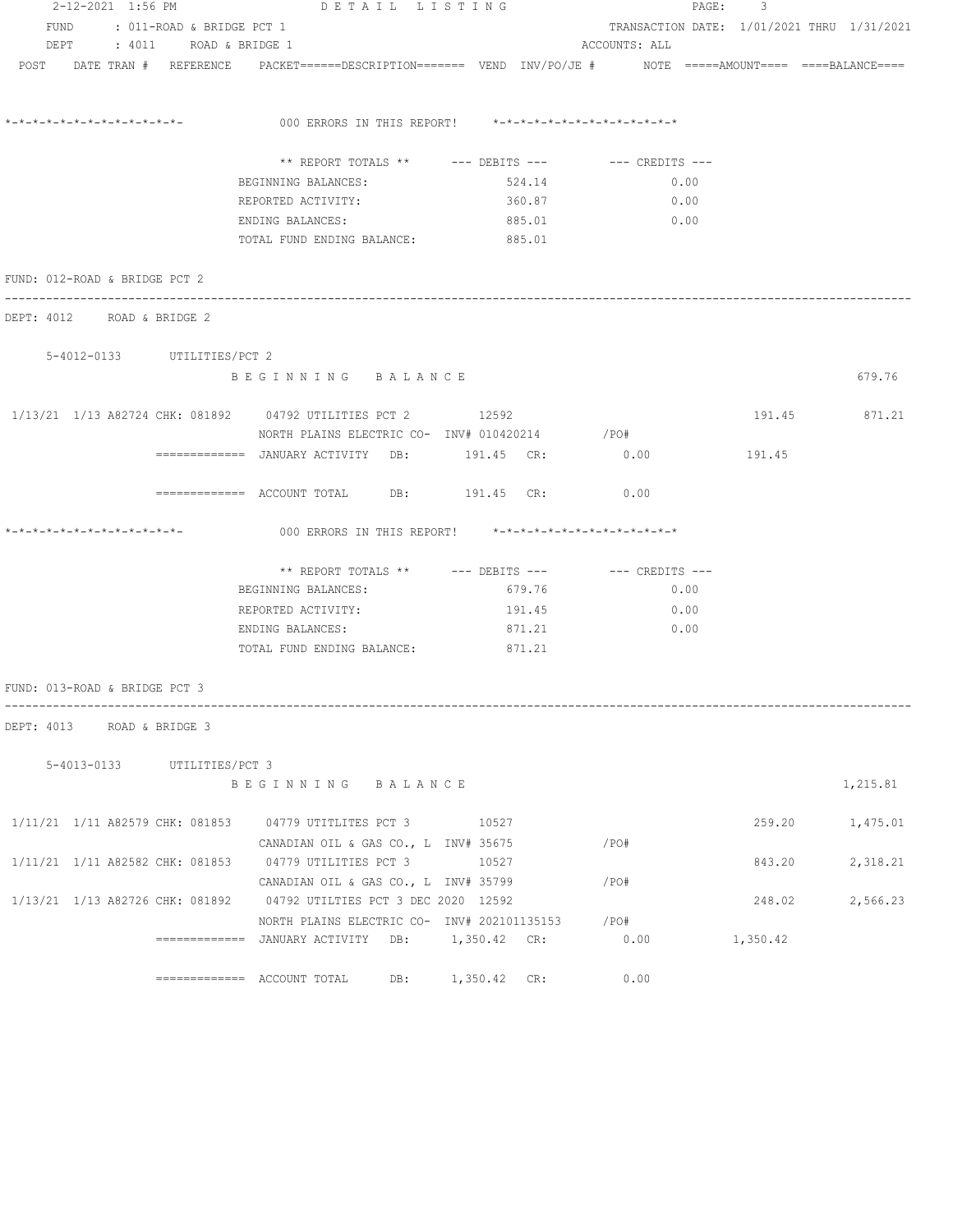| FUND : 013-ROAD & BRIDGE PCT 3<br>TRANSACTION DATE: 1/01/2021 THRU 1/31/2021<br>DEPT<br>: 4013 ROAD & BRIDGE 3<br>ACCOUNTS: ALL<br>POST DATE TRAN # REFERENCE PACKET======DESCRIPTION======= VEND INV/PO/JE # NOTE =====AMOUNT==== ====BALANCE====<br>*-*-*-*-*-*-*-*-*-*-*-*-*-*-<br>000 ERRORS IN THIS REPORT! *-*-*-*-*-*-*-*-*-*-*-*-*-*-<br>** REPORT TOTALS ** $---$ DEBITS --- $---$ CREDITS ---<br>BEGINNING BALANCES:<br>1,215.81<br>0.00<br>REPORTED ACTIVITY:<br>1,350.42<br>0.00<br>ENDING BALANCES:<br>2,566.23<br>0.00<br>2,566.23<br>TOTAL FUND ENDING BALANCE:<br>FUND: 014-ROAD & BRIDGE PCT 4<br>DEPT: 4014 ROAD & BRIDGE 4<br>5-4014-0133 UTILITIES/PCT 4<br>BEGINNING BALANCE<br>799.30<br>1/11/21 1/11 A82580 CHK: 081853 04779 UTILITIES<br>10527<br>134.40 933.70<br>CANADIAN OIL & GAS CO., L $INV# 35703$ /PO#<br>1/11/21 1/11 A82581 CHK: 081853 04779 UTILITIES PCT 4 10527<br>718.40<br>1,652.10<br>CANADIAN OIL & GAS CO., L INV# 35798<br>/PO#<br>1/13/21 1/13 A82727 CHK: 081892 04792 UTITLITES PCT 4 DEC 2020 12592<br>382.35<br>2,034.45<br>NORTH PLAINS ELECTRIC CO- INV# 202101135154 / PO#<br>=============   JANUARY  ACTIVITY     DB:          1,235.15     CR:<br>0.00<br>1,235.15<br>0.00<br>*-*-*-*-*-*-*-*-*-*-*-*-*-*-<br>000 ERRORS IN THIS REPORT! *-*-*-*-*-*-*-*-*-*-*-*-*-*-<br>** REPORT TOTALS ** --- DEBITS --- -- CREDITS ---<br>BEGINNING BALANCES:<br>799.30<br>0.00<br>REPORTED ACTIVITY:<br>1,235.15 0.00<br>2,034.45<br>0.00<br>ENDING BALANCES:<br>2,034.45<br>TOTAL FUND ENDING BALANCE: | 2-12-2021 1:56 PM  | DETAIL LISTING |  | PAGE:<br>4 |  |
|------------------------------------------------------------------------------------------------------------------------------------------------------------------------------------------------------------------------------------------------------------------------------------------------------------------------------------------------------------------------------------------------------------------------------------------------------------------------------------------------------------------------------------------------------------------------------------------------------------------------------------------------------------------------------------------------------------------------------------------------------------------------------------------------------------------------------------------------------------------------------------------------------------------------------------------------------------------------------------------------------------------------------------------------------------------------------------------------------------------------------------------------------------------------------------------------------------------------------------------------------------------------------------------------------------------------------------------------------------------------------------------------------------------------------------------------------------------------------------------------------------------------------------------------------|--------------------|----------------|--|------------|--|
|                                                                                                                                                                                                                                                                                                                                                                                                                                                                                                                                                                                                                                                                                                                                                                                                                                                                                                                                                                                                                                                                                                                                                                                                                                                                                                                                                                                                                                                                                                                                                      |                    |                |  |            |  |
|                                                                                                                                                                                                                                                                                                                                                                                                                                                                                                                                                                                                                                                                                                                                                                                                                                                                                                                                                                                                                                                                                                                                                                                                                                                                                                                                                                                                                                                                                                                                                      |                    |                |  |            |  |
|                                                                                                                                                                                                                                                                                                                                                                                                                                                                                                                                                                                                                                                                                                                                                                                                                                                                                                                                                                                                                                                                                                                                                                                                                                                                                                                                                                                                                                                                                                                                                      |                    |                |  |            |  |
|                                                                                                                                                                                                                                                                                                                                                                                                                                                                                                                                                                                                                                                                                                                                                                                                                                                                                                                                                                                                                                                                                                                                                                                                                                                                                                                                                                                                                                                                                                                                                      |                    |                |  |            |  |
|                                                                                                                                                                                                                                                                                                                                                                                                                                                                                                                                                                                                                                                                                                                                                                                                                                                                                                                                                                                                                                                                                                                                                                                                                                                                                                                                                                                                                                                                                                                                                      |                    |                |  |            |  |
|                                                                                                                                                                                                                                                                                                                                                                                                                                                                                                                                                                                                                                                                                                                                                                                                                                                                                                                                                                                                                                                                                                                                                                                                                                                                                                                                                                                                                                                                                                                                                      |                    |                |  |            |  |
|                                                                                                                                                                                                                                                                                                                                                                                                                                                                                                                                                                                                                                                                                                                                                                                                                                                                                                                                                                                                                                                                                                                                                                                                                                                                                                                                                                                                                                                                                                                                                      |                    |                |  |            |  |
|                                                                                                                                                                                                                                                                                                                                                                                                                                                                                                                                                                                                                                                                                                                                                                                                                                                                                                                                                                                                                                                                                                                                                                                                                                                                                                                                                                                                                                                                                                                                                      |                    |                |  |            |  |
|                                                                                                                                                                                                                                                                                                                                                                                                                                                                                                                                                                                                                                                                                                                                                                                                                                                                                                                                                                                                                                                                                                                                                                                                                                                                                                                                                                                                                                                                                                                                                      |                    |                |  |            |  |
|                                                                                                                                                                                                                                                                                                                                                                                                                                                                                                                                                                                                                                                                                                                                                                                                                                                                                                                                                                                                                                                                                                                                                                                                                                                                                                                                                                                                                                                                                                                                                      |                    |                |  |            |  |
|                                                                                                                                                                                                                                                                                                                                                                                                                                                                                                                                                                                                                                                                                                                                                                                                                                                                                                                                                                                                                                                                                                                                                                                                                                                                                                                                                                                                                                                                                                                                                      |                    |                |  |            |  |
|                                                                                                                                                                                                                                                                                                                                                                                                                                                                                                                                                                                                                                                                                                                                                                                                                                                                                                                                                                                                                                                                                                                                                                                                                                                                                                                                                                                                                                                                                                                                                      |                    |                |  |            |  |
|                                                                                                                                                                                                                                                                                                                                                                                                                                                                                                                                                                                                                                                                                                                                                                                                                                                                                                                                                                                                                                                                                                                                                                                                                                                                                                                                                                                                                                                                                                                                                      |                    |                |  |            |  |
|                                                                                                                                                                                                                                                                                                                                                                                                                                                                                                                                                                                                                                                                                                                                                                                                                                                                                                                                                                                                                                                                                                                                                                                                                                                                                                                                                                                                                                                                                                                                                      |                    |                |  |            |  |
|                                                                                                                                                                                                                                                                                                                                                                                                                                                                                                                                                                                                                                                                                                                                                                                                                                                                                                                                                                                                                                                                                                                                                                                                                                                                                                                                                                                                                                                                                                                                                      |                    |                |  |            |  |
|                                                                                                                                                                                                                                                                                                                                                                                                                                                                                                                                                                                                                                                                                                                                                                                                                                                                                                                                                                                                                                                                                                                                                                                                                                                                                                                                                                                                                                                                                                                                                      |                    |                |  |            |  |
|                                                                                                                                                                                                                                                                                                                                                                                                                                                                                                                                                                                                                                                                                                                                                                                                                                                                                                                                                                                                                                                                                                                                                                                                                                                                                                                                                                                                                                                                                                                                                      |                    |                |  |            |  |
|                                                                                                                                                                                                                                                                                                                                                                                                                                                                                                                                                                                                                                                                                                                                                                                                                                                                                                                                                                                                                                                                                                                                                                                                                                                                                                                                                                                                                                                                                                                                                      |                    |                |  |            |  |
|                                                                                                                                                                                                                                                                                                                                                                                                                                                                                                                                                                                                                                                                                                                                                                                                                                                                                                                                                                                                                                                                                                                                                                                                                                                                                                                                                                                                                                                                                                                                                      |                    |                |  |            |  |
|                                                                                                                                                                                                                                                                                                                                                                                                                                                                                                                                                                                                                                                                                                                                                                                                                                                                                                                                                                                                                                                                                                                                                                                                                                                                                                                                                                                                                                                                                                                                                      |                    |                |  |            |  |
|                                                                                                                                                                                                                                                                                                                                                                                                                                                                                                                                                                                                                                                                                                                                                                                                                                                                                                                                                                                                                                                                                                                                                                                                                                                                                                                                                                                                                                                                                                                                                      |                    |                |  |            |  |
|                                                                                                                                                                                                                                                                                                                                                                                                                                                                                                                                                                                                                                                                                                                                                                                                                                                                                                                                                                                                                                                                                                                                                                                                                                                                                                                                                                                                                                                                                                                                                      |                    |                |  |            |  |
|                                                                                                                                                                                                                                                                                                                                                                                                                                                                                                                                                                                                                                                                                                                                                                                                                                                                                                                                                                                                                                                                                                                                                                                                                                                                                                                                                                                                                                                                                                                                                      |                    |                |  |            |  |
|                                                                                                                                                                                                                                                                                                                                                                                                                                                                                                                                                                                                                                                                                                                                                                                                                                                                                                                                                                                                                                                                                                                                                                                                                                                                                                                                                                                                                                                                                                                                                      |                    |                |  |            |  |
|                                                                                                                                                                                                                                                                                                                                                                                                                                                                                                                                                                                                                                                                                                                                                                                                                                                                                                                                                                                                                                                                                                                                                                                                                                                                                                                                                                                                                                                                                                                                                      |                    |                |  |            |  |
|                                                                                                                                                                                                                                                                                                                                                                                                                                                                                                                                                                                                                                                                                                                                                                                                                                                                                                                                                                                                                                                                                                                                                                                                                                                                                                                                                                                                                                                                                                                                                      |                    |                |  |            |  |
|                                                                                                                                                                                                                                                                                                                                                                                                                                                                                                                                                                                                                                                                                                                                                                                                                                                                                                                                                                                                                                                                                                                                                                                                                                                                                                                                                                                                                                                                                                                                                      | FUND: 016-CEMETERY |                |  |            |  |
| CEMETERY                                                                                                                                                                                                                                                                                                                                                                                                                                                                                                                                                                                                                                                                                                                                                                                                                                                                                                                                                                                                                                                                                                                                                                                                                                                                                                                                                                                                                                                                                                                                             | DEPT: 7016         |                |  |            |  |

5-7016-0133 UTILITIES

B E G I N N I N G B A L A N C E 0.00